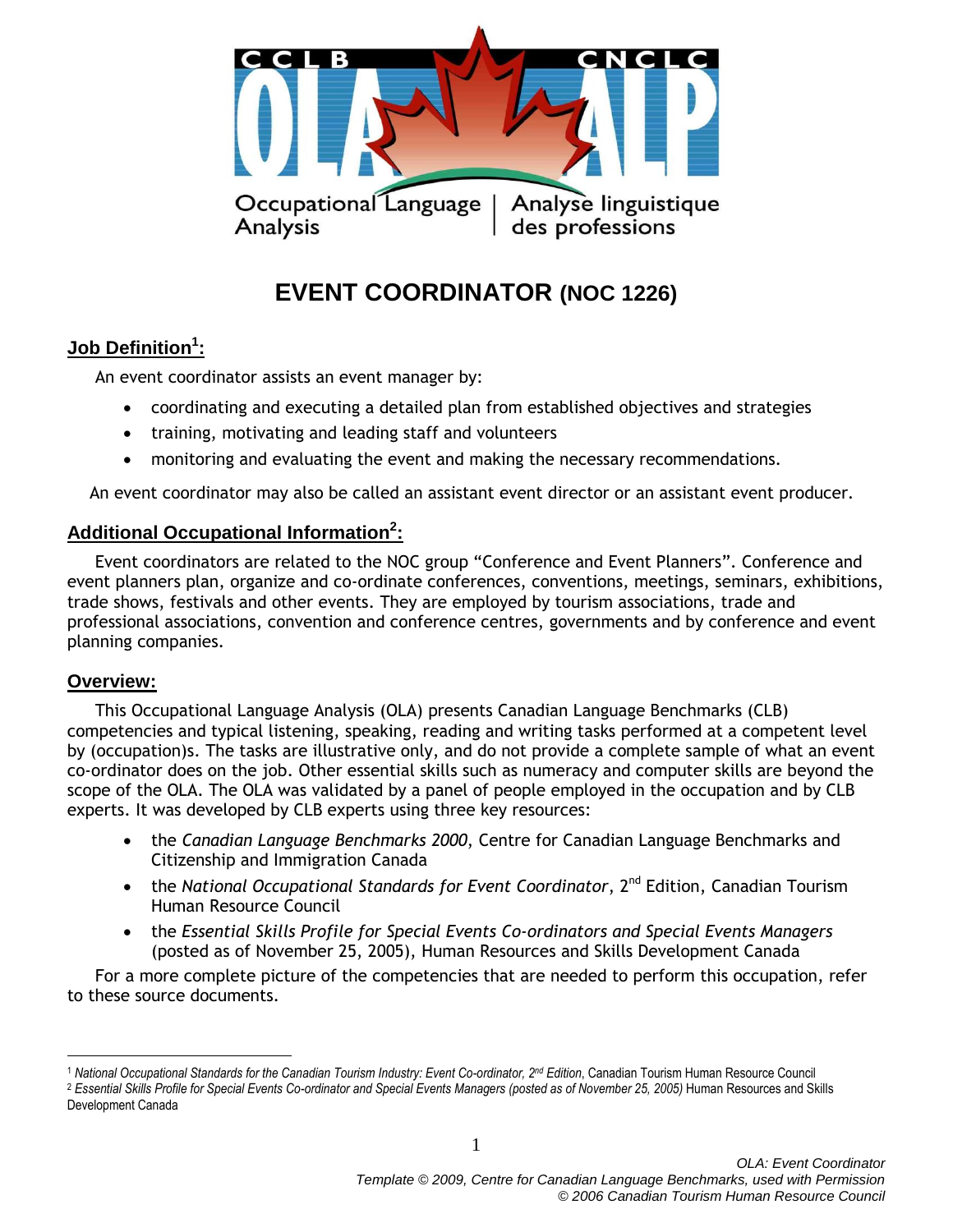# **How to Read this Occupational Language Analysis:**

The titles, numbers and sequence of categories are based on the *Canadian Language Benchmarks 2000*, which address four major skill areas; Speaking, Listening, Reading and Writing. CLB competencies (language descriptors) are entered at the left margin and followed by a number indicating the benchmark level (1 – 12) for each competency. Sample occupational tasks (work/task descriptors)drawn from the Essential Skills Profile or the National Occupational Standards are indented and italicized underneath each competency and referenced to their source, as follows:

| <b>Task Source</b>                              | <b>Reference</b>                                   | <b>Example</b>                                                                        |  |
|-------------------------------------------------|----------------------------------------------------|---------------------------------------------------------------------------------------|--|
| <b>Essential Skills Profile</b>                 | $ES +$ the first letters of the profile<br>section | (ES-DU) = Essential Skills Profile, Document Use section                              |  |
| <b>National Occupational</b><br><b>Standard</b> | $NOS + the section/subsection$                     | (NOS-B2.5) = National Occupational Standard, Major<br>Category B, Skill 2; Subskill 5 |  |

# **Comparative Ratings:**

 $\overline{a}$ 

The following chart compares typical and most complex essential skills ratings for event coordinators, based on the Essential Skills Profile, to the corresponding range of CLB ratings, as suggested in the *Canadian Language Benchmarks and Essential Skills Comparative Framework<sup>3</sup>* . These are general ranges and there may be some language tasks that fall outside of this range.

| <b>Skill Area</b> | <b>Typical</b>          |            | <b>Most Complex</b>     |            |
|-------------------|-------------------------|------------|-------------------------|------------|
|                   | <b>Essential Skills</b> | <b>CLB</b> | <b>Essential Skills</b> | <b>CLB</b> |
| <b>Speaking</b>   | l - 3                   | $5 - 10$   |                         | $9 - 10$   |
| Listening         | 1 - 3                   | $5 - 10$   |                         | $9 - 10$   |
| <b>Reading</b>    | 1 - 3                   | $3 - 9$    |                         | $7 - 9$    |
| Writing           | - 5                     | $4 - 12$   |                         | $11 - 12$  |

# **Common Conditions of Communication:**

| <b>Condition</b> | <b>Description</b>                                                                           |
|------------------|----------------------------------------------------------------------------------------------|
| Purpose          | - taking/giving direction, marketing/selling, leading/directing, coordinating events         |
| Audience         | - VIPs, general public, clients, staff/volunteers, suppliers                                 |
| Context          | - changing venues, often stressful, work may be in public (on radio, in front of microphone) |
| <b>Topic</b>     | - complex and multiple details of events which are immediate, proposed or planned            |
| Mode             | - face-to-face; in person, by phone, computer, radio                                         |

<sup>3</sup> *Canadian Language Benchmarks and Essential Skills Comparative Framework,* Centre for Canadian Language Benchmarks, 2005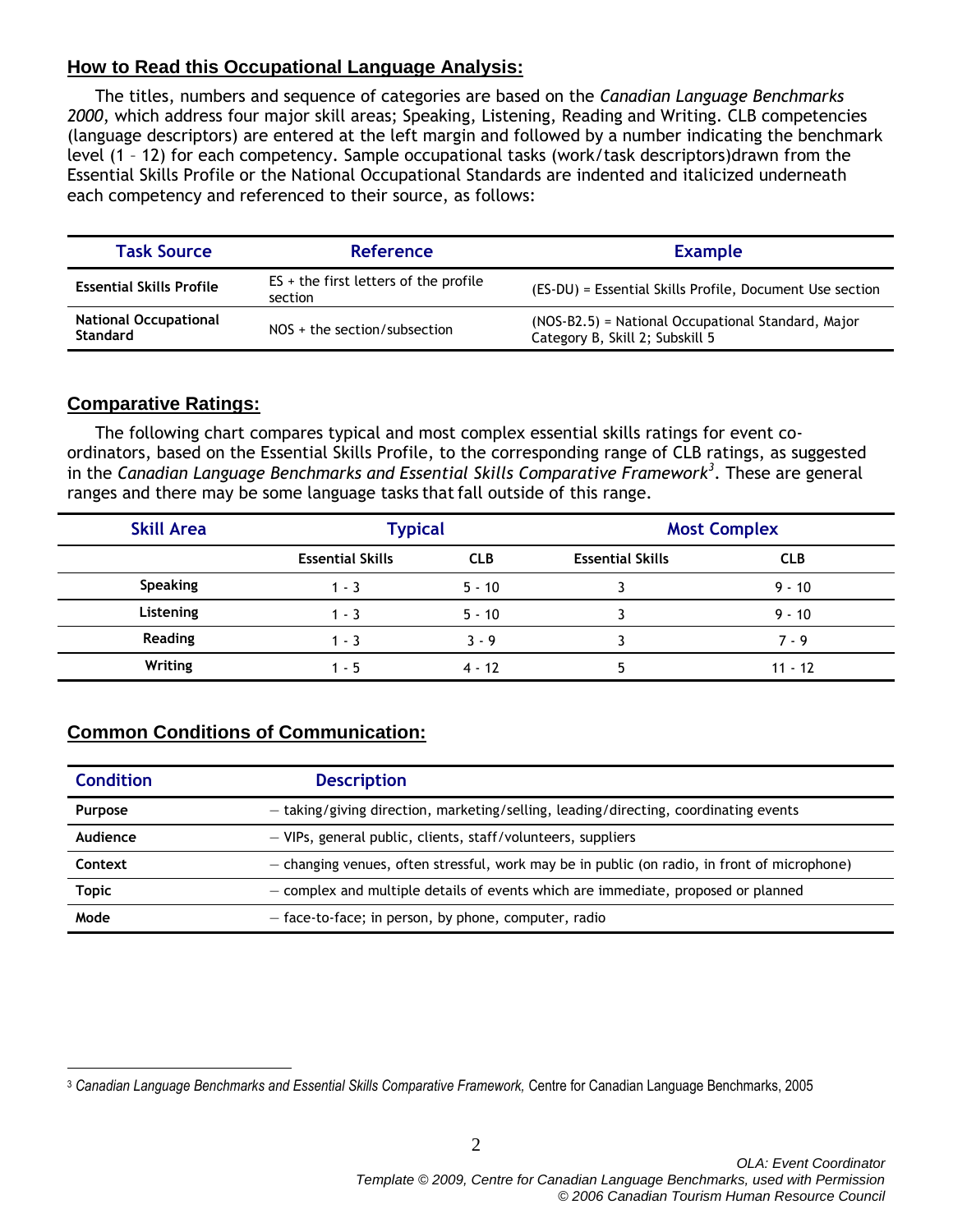# **I. Social Interaction**

# **Interpersonal Competencies**

## **Introduce a person (e.g., guest, speaker) formally to a small familiar group. (CLB 6)**

*introduce staff and volunteers to co-workers and supervisors (NOS-E2.1)*

**Make or cancel an appointment or arrangement. (CLB 6)**

*call suitable applicants and arrange interviews (NOS-E1.1)*

**Respond to a minor conflict or complaint. (CLB 8)**

- *cope with delays and slipped deadlines. They must consult with stakeholders and determine what must be done to get the event back on track (ES-TS)*
- *may have to handle customer complaints and disgruntled participants. They investigate the problems and take steps to resolve them (ES-TS)*

### **Express welcome, recognition, validation/acknowledgement/encouragement of individuals or groups, privately and in public, formally and informally. (CLB 12)**

*recognize team and individual achievements (NOS-E3.2)*

## **Conversation Management**

### **Manage conversation. Check comprehension. (CLB 8)**

*paraphrase to confirm understanding, ask questions (NOS-F2.2)*

## **Recognize and prevent conflict-escalating language behaviour by reframing negative statements. (CLB 11)**

*interact with audience to field questions or handle complaints (ES-OC)* 

# **Phone Competencies**

## **Carry on a brief phone conversation in a professional manner. (CLB 8)**

- *call suppliers regarding food, beverages and equipment rentals (ES-OC)*
- *perform security checks with local authorities if possible (NOS-E1.1)*
- *check references and request police checks if required (NOS-E1.3)*
- *notify all unsuccessful applications promptly if required (NOS-E1.3)*

# **II. Instructions**

## **Give/pass on instructions about an established familiar process or procedure (technical and non-technical). (CLB 8)**

- *communicate policies and procedures to staff and volunteers (NOS-A3.1)*
- *communicate budget parameters to committees and staff; prepare recommendations for future budgets (NOS-A3.2)*
- *inform staff and volunteers of services and facilities available for those with special needs (NOS-B1.8);*
- *inform staff and volunteers of: registration procedures; location of venue features, e.g., washrooms, meeting rooms, dining rooms; accreditation system (NOS-B1.13)*
- *communicate schedule and responsibilities to appropriate individuals, e.g. staff, suppliers (NOS-B1.20 )*

## **Give instructions for carrying out very important procedures; give complex multi-step instructions for a familiar process or procedure in a demanding and stressful situation. (CLB 10)**

 *outline to staff and volunteers response procedures regarding, for example: crowd control ,e.g., demonstrations; terrorist activities, e.g. bomb threats; site evacuations; lost children; natural disasters, e.g. hail, storm, tornado; lost and found (NOS-B1.17)*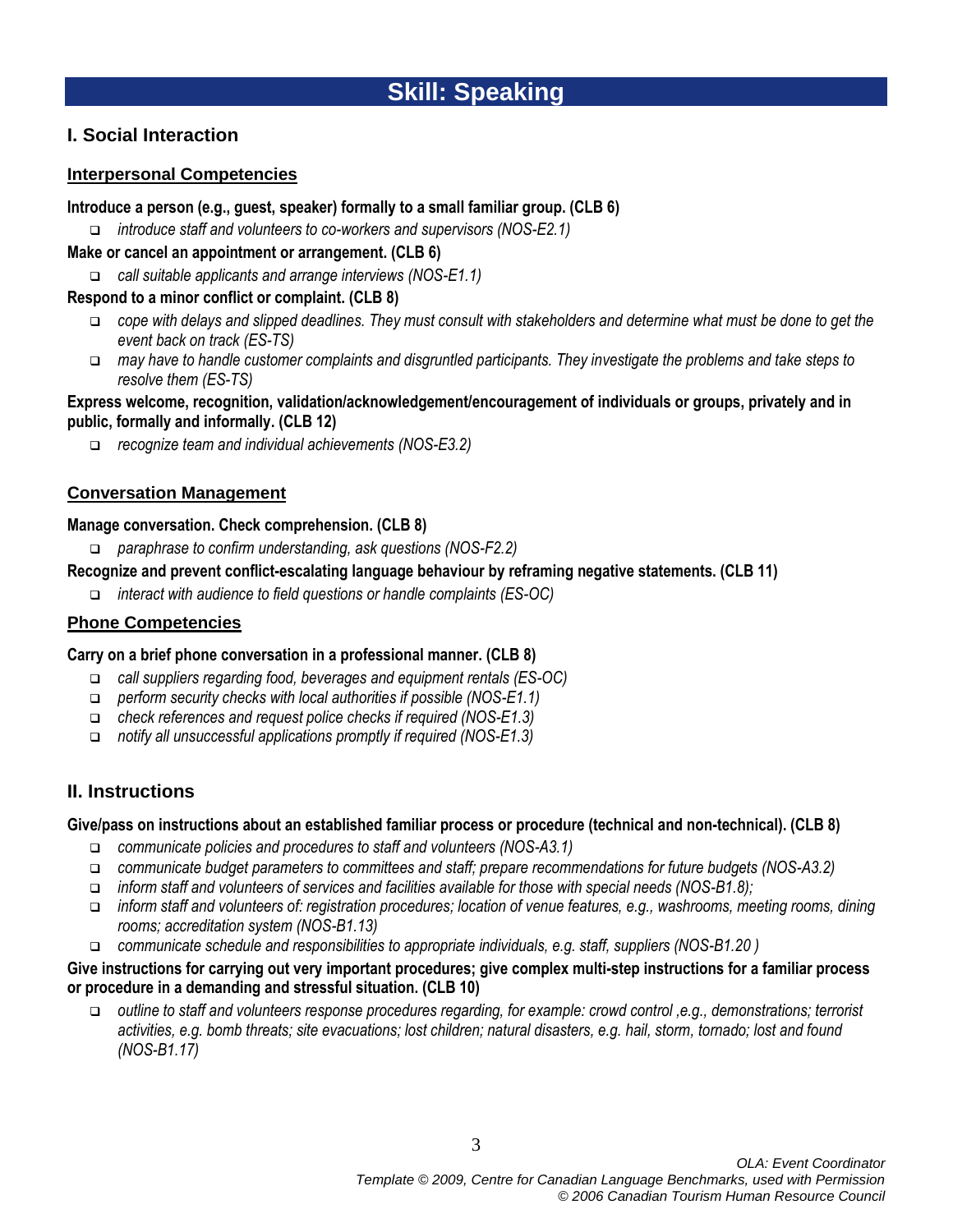# **III. Suasion (Getting Things Done)**

## **Request a word. Ask for and respond to recommendations or advice. (CLB 7)**

- *gather feedback from staff and outside people, i.e., subcontractors, suppliers (NOS-A2.1)*
- *take direction willingly (NOS-F1.1)*

## **Propose/recommend that certain changes be made in a familiar area. (CLB 8)**

- *communicate with event manager; identify issues that could threaten project goals or change critical path; make recommendations (NOS-A2.1)*
- *schedule ongoing budget reviews, e.g., with manager and committees; recommend new cost controls to manager (NOS-A3.2)*

### **Ask for agreement/commitment. (CLB 9)**

*encourage co-operation, support and feedback (NOS-E3.2)*

### **Negotiate a "mutual interests: solution to a problem. Get a concession from the other party through logical argumentation. (CLB 11)**

 *confirm needs, e.g., block of rooms, hospitality room, dates required, release dates; negotiate when suitable (NOS-B1.3)* **Negotiate a contract/agreement. (CLB 12)**

- *may face shifting client priorities and the resulting requirement to renegotiate a client contract at the last minute (ES-TS)*
- *discuss what is negotiable with event manager; clarify each party's position; set deadlines; strive to create partnership early; reach final agreement; strive for win-win outcomes; document discussions and decisions made and areas requiring follow up (NOS-A2.5)*
- *select suitable applicant: negotiate if necessary (NOS-E1.3)*
- *make offer to successful applicant: negotiate if necessary (NOS-E1.3)*

### **Manage and mediate a conflict/dispute between others. (CLB 12)**

- *may deal with suppliers who have broken contracts. They investigate measures to recover any financial losses and put them into action (ES-TS)*
- *settle disputes among staff members. They use conflict resolution strategies to defuse these volatile situations (ES-TS)*
- *resolve conflicts; identify: nature of conflict, responsibility for resolution, provisions of contractual, collective, or volunteer waiver agreements; apply conflict-resolution techniques; obtain agreement for resolution and establish timeline (NOS-E3.4)*

# **IV. Information**

## **Presentations**

#### **Describe, compare and contrast in detail two events, jobs or procedures. (CLB 7)**

*describe types of business documents (e.g., contract, meeting agenda, minutes, proposal) (NOS-A2.3)*

#### **Give a demonstration, briefing, oral report or position paper. Argue a point. (CLB 9)**

- *address audiences via public address system when conducting promotions (ES-OC)*
- *train staff in use of (communication systems) equipment; location of services; protocol, e.g., what is appropriate to relay by radio (NOS-B1.18)*
- *train staff in responsible beverage service (NOS-B1.9)*

#### **Give a seminar-style presentation on a researched topic; explain complex concepts and ideas, by using analogy, examples, anecdotes and diagrams. (CLB 10)**

*conduct media interviews (ES-OC)*

#### **Give effective presentations that meet the needs of diverse audiences. (CLB 11)**

 *make effective presentations; determine prospective audience's background and motivation for attending; research topic; organize material logically; use language appropriate to audience; use presentation aids, e.g., audio, visual, print; prepare support materials if necessary, e.g., brochures, pamphlets, registration forms; interact with audience, e.g., ask questions, make eye contact; keep presentation within time limit and on topic (NOS-F2.4)*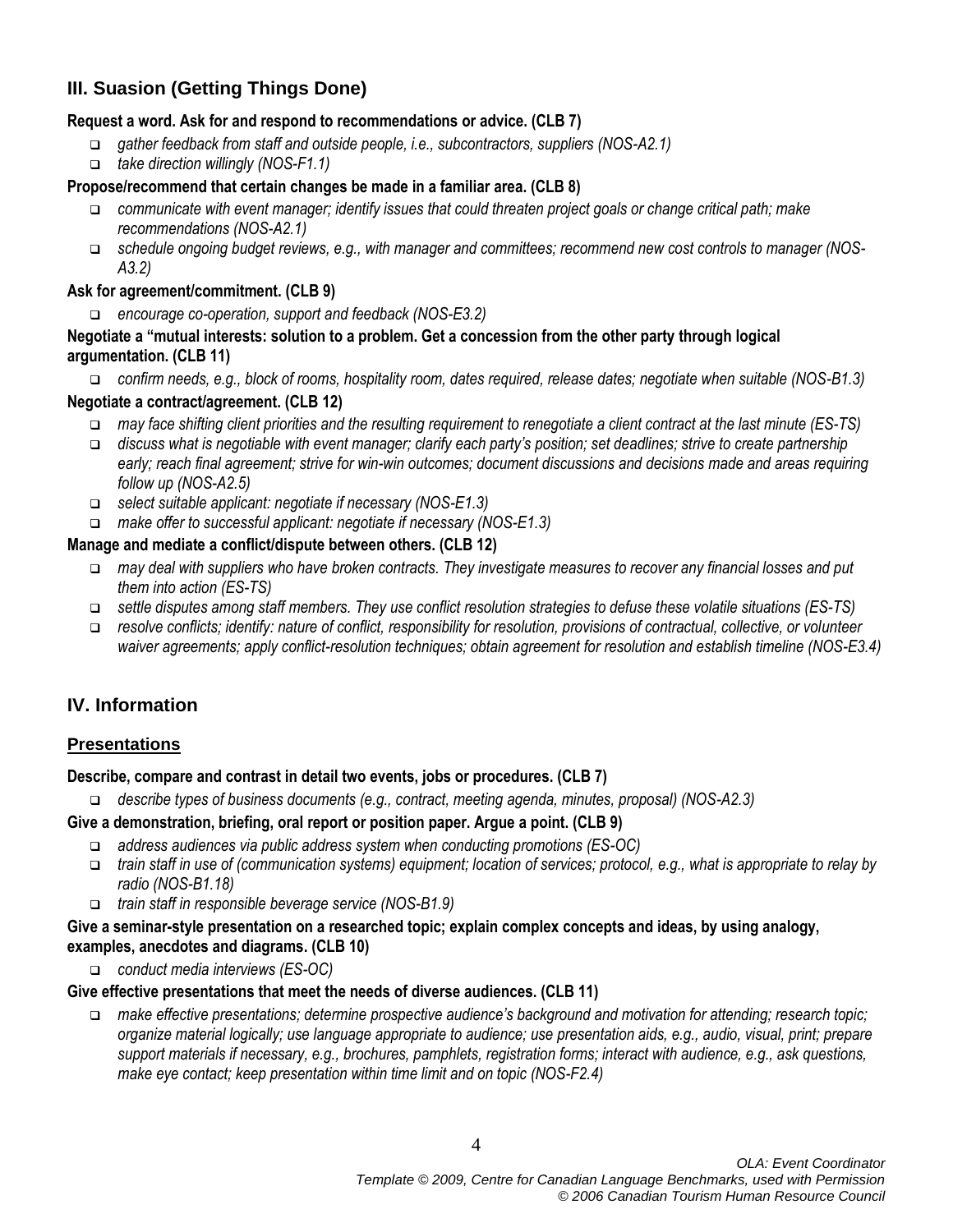# **Interaction One-on-One**

## **Ask for and/or provide detailed information related to personal needs, varied daily activities and routine work requirements. (CLB 8)**

- *confer with security guards and insurance agents to plan for risks associated with specific events (ES-OC)*
- *monitor and report progress to manager (NOS-C1.1)*
- *visit other booths to determine possible marketing ideas; make contacts (NOS-C1.3)*

## **Discuss options. (CLB 8)**

- *determine transportation options to get individuals to and from destination; consult with suppliers about, for example: available services, e.g., shuttle service, limousine, taxi, public transit; special rates; ability to meet unique needs (NOS-B1.15)*
- *identify and evaluate options for solving problem; select and follow through with best option within parameters or responsibility, e.g., make recommendations to manager and, when approved, take action (NOS-F1.4)*

### **Provide, obtain and discuss detailed complex information and opinions with individuals in order to coordinate teamwork assignments/tasks. (CLB 9)**

- *interact with entertainers, catering personnel, event committee members, volunteers and co-workers to plan events and coordinate activities (ES-OC)*
- *meet with clients to discuss the planning for upcoming events (ES-OC)*
- *contact authorities, e.g., fire, police, medical; inform them of event times, dates, and activities; provide regular updates (NOS-B1.17)*
- *request information about types and frequency of trade and consumer shows from, for example; business convention, and industry association; trade show management firms; chambers of commerce (NOS-C1.3)*
- *liaise with team members: clarify roles and responsibilities; create work plan (NOS-F1.3)*

### **Provide, obtain and discuss detailed complex information and opinions with an individual in a peer or superior relationship in order to coordinate work, train in established procedures, delegate, solve a problem or conflict, or make a decision. (CLB 10)**

- *communicate with supervisors, clients and other public relations professionals to define the element of marketing plans and the content of all marketing materials (ES-OC)*
- *confirm event performers' participation e.g., speakers, entertainers: determine needs of event performer, e.g., security, audiovisual, food and beverage; review rider requirements (NOS-B1.4)*
- *set menu, service style, and pricing with food supplier (NOS-B1.9)*
- *ensure that staff and volunteers are trained to, for example: handle tickets; recognize accreditation; follow procedures for complimentary passes; apply admission rates; use cash registers; handle monetary transactions, e.g., credit cards; enforce security procedures, e.g., cash deposits, crowd control; provide customer service; handle difficult or dissatisfied attendees (NOS-B1.12)*
- *solicit legal advice for licenses, waivers and working of rules if necessary (NOS-C1.4)*
- *delegate tasks: determine when tasks should be delegated; determine to whom tasks should be delegated: recognize individual strengths and limitations; empower individuals to do tasks, e.g., give authority, indicate required accountability; follow up on delegated tasks (NOS-F1.3)*

## **Exchange/discuss detailed complex information to solve a problem, make a decision, supervise, motivate, discipline or evaluate performance. (CLB 11)**

- *interact with volunteers to motivate, train or give recognition; to discuss event planning with clients and sponsors; to talk to very important persons (VIPs) to clarify roles (ES-OC)*
- *conduct interview: greet applicant and put at ease; review key information from application form; provide applicant with overview of organization; gain insight into applicant's personality and skills by asking, for example: open-ended questions; about strength and weaknesses; about long range plans; explain selection process (NOS-E1.2)*
- *motivate staff and volunteers; conduct staff performance reviews and volunteer evaluations; discipline staff and volunteers; respond to disciplinary situations immediately; ensure awareness of rules, regulations, policies, procedures, expectations; use positive reinforcement; report incidents and infractions to appropriate authority; use disciplinary measures, for example: warnings; suspensions; terminations; outline corrective strategy, e.g., additional training (NOS-E3.1)*
- *hold performance review: state purpose of performance review; compare performance to job requirements and personal performance goals; provide feedback regarding knowledge, skill and attitude (NOS-E3.5)*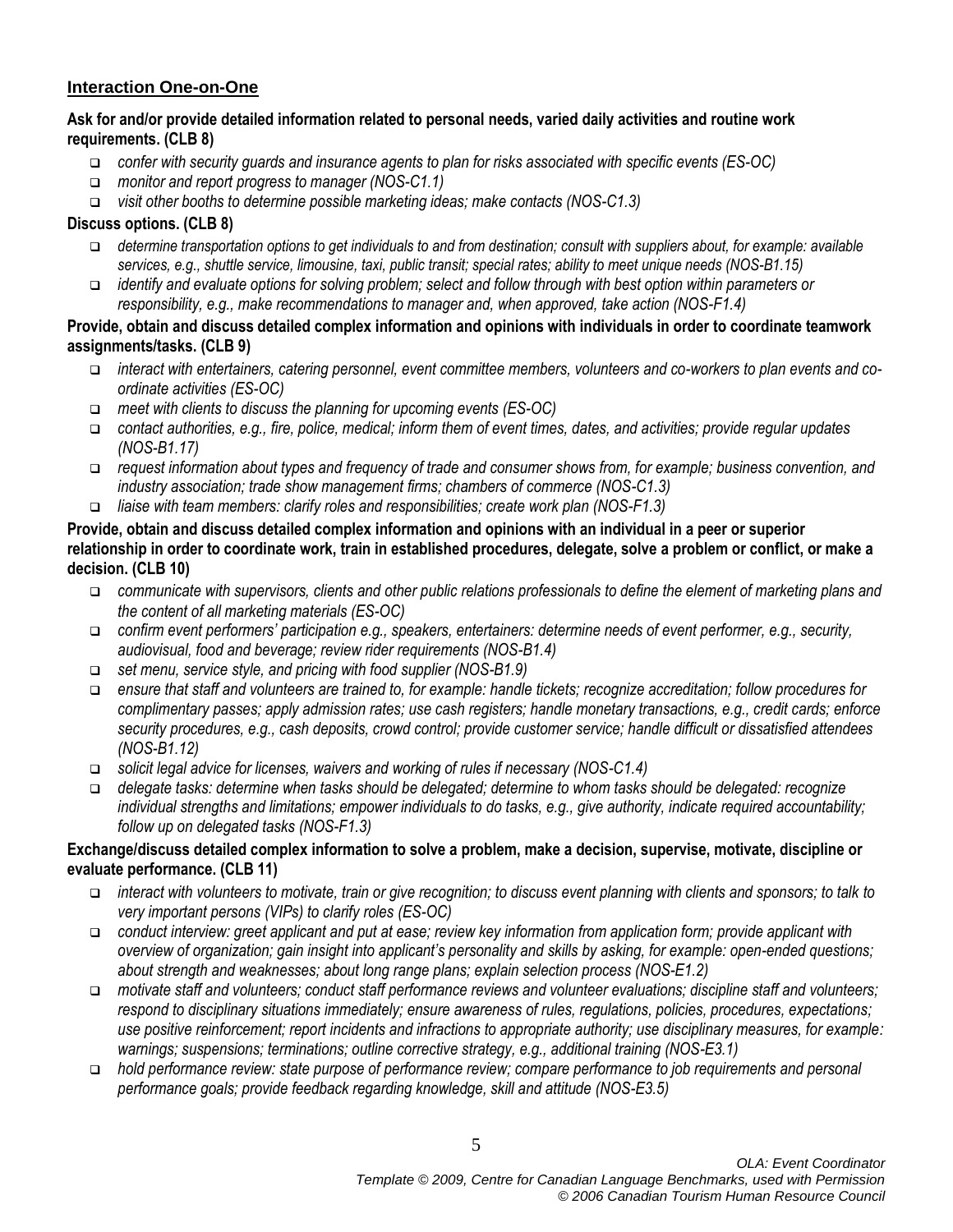### **Interaction in a Group**

**Participate in a small group discussion/meeting: express opinions and feelings; qualify opinion, express reservations, approval and disapproval. (CLB 7)**

 *participate in formal group discussions with co-workers, supervisors and subordinates to discuss the allocation of responsibilities and appropriate work goals (ES-WWO)*

#### **Contribute to a seminar, symposium or conference colloquium with unfamiliar participants. (CLB 11)**

*participate in professional industry associations (NOS-F1.1)*

- **Facilitate a discussion, seminar/formal meeting etc. Help participants clarify issues and reach set goals. (CLB 12)**
	- *conduct orientation: inform staff and volunteers about organization; conduct tour of workplace or event site; review job descriptions; clarify roles, responsibilities and authority; provide documentation; identify areas requiring training (NOS-E2.1)*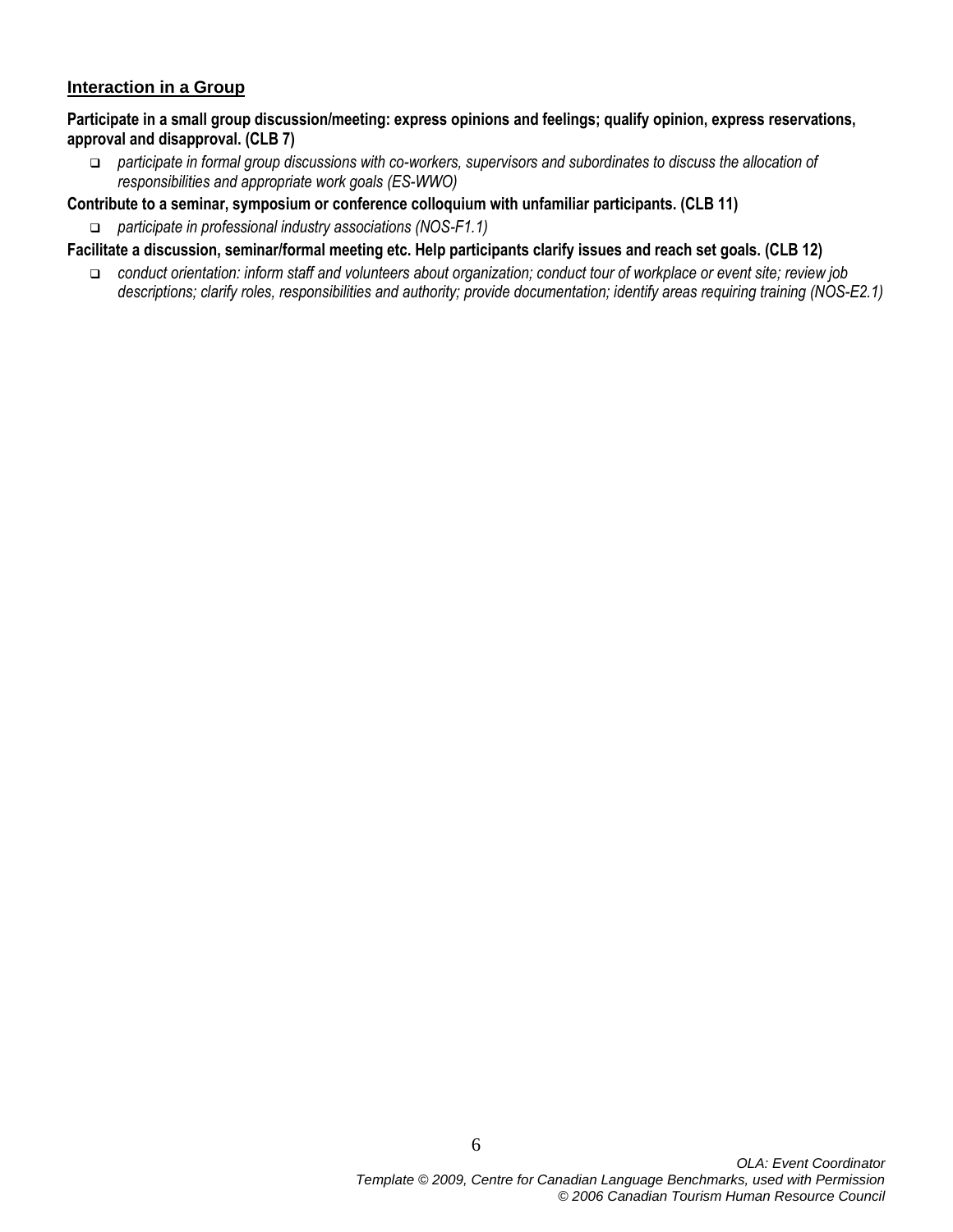# **Skill: Listening**

# **I. Social Interaction**

No communication tasks for this category were found in the source documents. These tasks may, in fact, exist for this occupation and will require individual assessment in each work context.

# **II. Instructions**

**Integrate several detailed and extensive pieces of oral information to carry out multi-step complex instructions for a familiar process or procedure. (CLB 9)**

*implement activities of marketing plan as directed by manager (NOS-C1.1)*

**Integrate several pieces of detailed extensive oral information to carry out multi-step complex instructions for a familiar process or procedure in a demanding and stressful situation. (CLB 10)**

 *tour stage area with appropriate person (e.g. technician, stage manager) to ensure that requirements have been met for: stage, lighting and audiovisual, stage security and safety, storage area and security (NOS-B1.6)*

# **III. Suasion (Getting Things Done)**

**Demonstrate comprehension of details and speaker's purpose in suggestions, advice, encouragements and requests. (CLB 6)**

- *consult with special needs associations and/or appropriate individuals to determine requirements, for example: seating; services; access (NOS-B1.8)*
- *consult with local authorities, e.g., to determine power and water capabilities, rates, and costs (NOS-B1.10)*
- *request information about types and frequency of trade and consumer shows from, for example; business convention, and industry association; trade show management firms; chambers of commerce or boards of trade; exhibit centers (NOS-C1.3)*

# **Demonstrate comprehension of details and speaker's purpose in directive requests, reminders, orders and pleas. (CLB 7)**

- *identify specific tasks or projects required e.g., consult with manager (NOS-A1.2)*
- *confirm event performers' participation e.g., speakers, entertainers: determine needs of event performer, e.g., security, audiovisual, food and beverage; review rider requirements (NOS-B1.4)*
- *tour stage area with appropriate person (e.g. technician, stage manager) to ensure that requirements have been met for: stage, lighting and audiovisual, stage security and safety, storage area and security (NOS-B1.6)*
- *confirm details about booth, for example: amenities and limitations, e.g., tables, electricity, internet hook ups; appearance; cost; staffing requirements (NOS-C1.3)*

# **Evaluate the validity of a suggestion or proposed solution. (CLB 8)**

- *gather feedback from staff and outside people, e.g., subcontractors, suppliers (NOS-A2.1)*
- *consult with suppliers about, for example: available services, e.g., shuttle service, limousine, taxi, public transit; special rates; ability to meet unique needs (NOS-B1.15)*
- *ensure that legal requirements are met, e.g., valid license, registration, and insurance (NOS-B1.15)*
- *seek input, feedback, and discussion (NOS-E3.5)*

### **Evaluate extended oral suggestions for solutions to problems, recommendations and proposals in relation to their purpose and audience. (CLB 9)**

 *determine what is negotiable, e.g., discuss with event manager, clarify each party's position; strive for win/win outcomes(NOS-A2.5)*

### **Identify, analyse and evaluate values and assumptions in oral suasive discourse (where obvious from the stated and unstated clues in the text). (CLB 10)**

 *gain insight into applicant's personality and skills by asking, for example: open-ended questions; about strengths and weaknesses; about long range plans (NOS-E1.2)*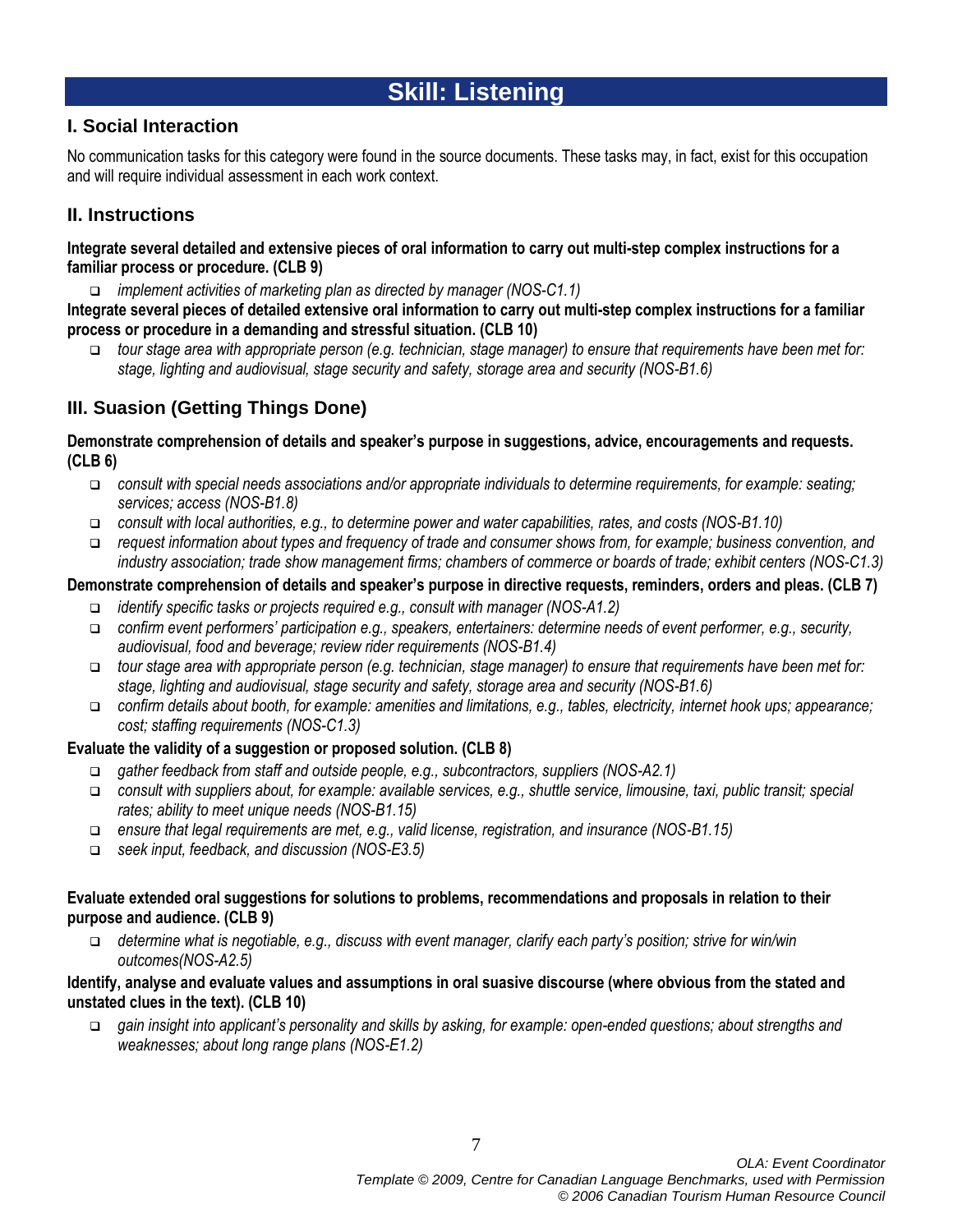# **IV**. **Information**

**Demonstrate critical comprehension of a lecture or presentation by one speaker: identify the main idea(s) and identify ways in which the supporting details develop the main idea(s). (CLB 9)**

- *attend industry meetings, seminars and workshops (ES-CL)*
- *participate in professional development activities through the associations to which they belong (ES-CL)*
- *solicit legal advice for licenses, waivers and working of rules if necessary (NOS-C1.4)*

**Demonstrate critical comprehension of an extended oral exchange between several speakers: identify main ideas, bias and statements of fact and opinion for each speaker; summarize and evaluate development of positions. (CLB 9)**

- *participate in professional industry associations (NOS-F1.1)*
- *participate in educational opportunities, e.g., take courses, attend seminars and workshops (NOS-F1.1)*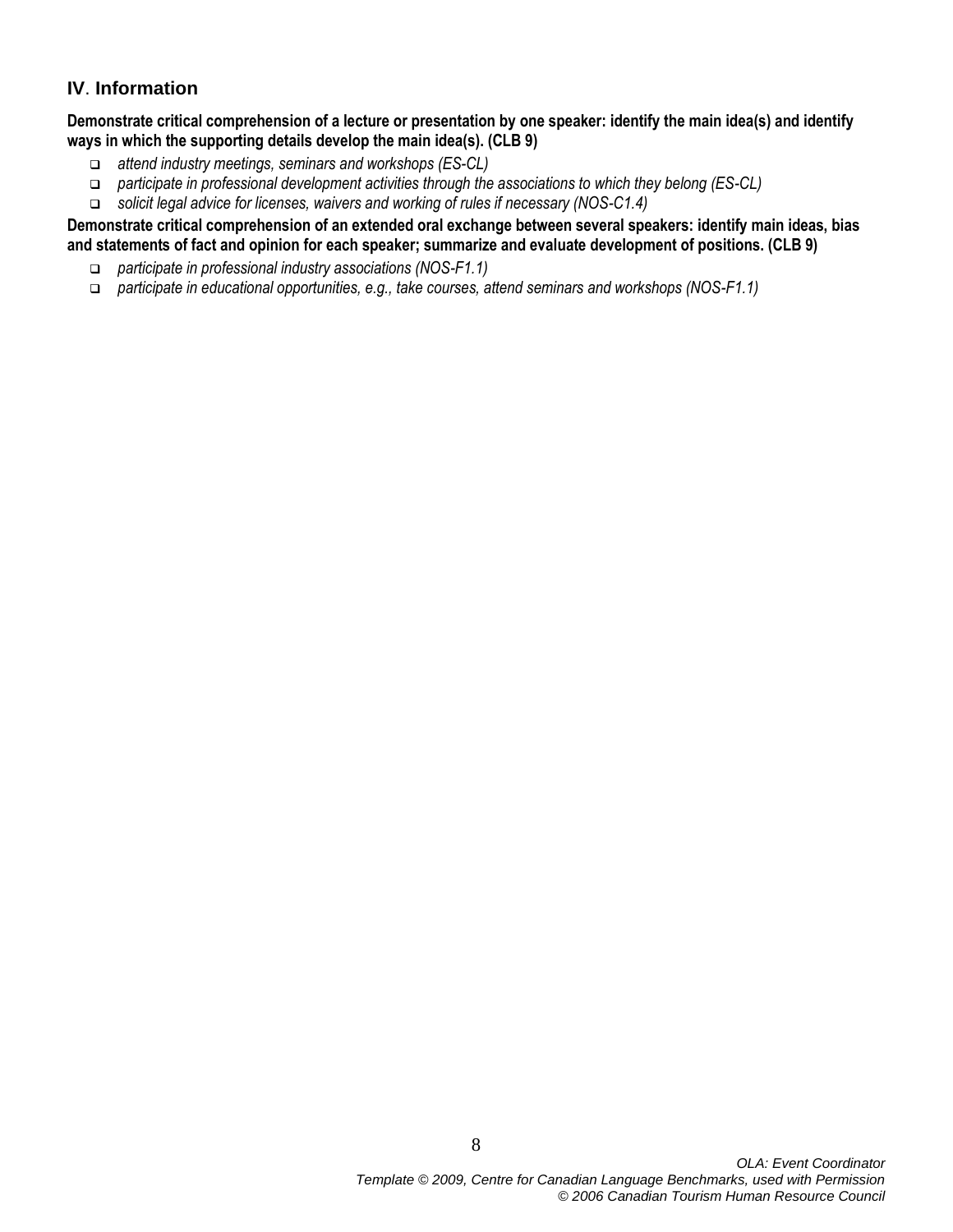# **Skill: Reading**

# **I. Social Interaction Texts**

**Identify factual details in moderately complex notes, e-mail messages, letters and announcements containing cancellations of arrangements, apologies. (CLB 6)**

*read letters and memos from clients and tourism personnel (ES-RT)*

# **II. Instructions**

**Follow formal instructions of advisory, instructional texts, and instructions for a familiar process/procedure that require integration of several pieces of information. (CLB 9)**

*follow directives in contingency plan (NOS-D1.3)*

**Summarize complex instructional texts in continuous prose into comprehensive multi-step instructions for a familiar process or procedure; summarizing the text requires integration of several extensive detailed pieces of information. (CLB 10)**

 *read manuals, specifications, regulations to scan for or locate specific information to skim for overall meaning; to read the full text to understand (ES-RT)*

# **III. Business/Service Texts**

## **Find information in formatted texts: forms, tables, schedules, directories. (CLB 3)**

*read tables, schedules or other table-like text (e.g., read work shift schedules) (ES-DU)*

# **Find information in formatted texts: forms, tables, schedules, directories. (CLB 4)**

- *read forms and labels to scan for or locate specific information (ES-RT)*
- *use media directories (ES-DU)*

# **Find two or three pieces of information in moderately complex formatted texts. (CLB 6)**

- *read function sheets for banquets and other events (ES-DU)*
- *monitor income and cash flow statements and balance sheets for ongoing projects (ES-DU)*
- *arrange for drivers: obtain driver abstract; ensure that legal requirements are met, e.g., valid license, registration, and insurance (NOS-B1.15)*

### **Identify factual details and some inferred meanings in moderately complex texts containing assessments, evaluations, advice. (CLB 7)**

*review applications to ensure that minimum qualifications are met (NOS-E1.1)*

## **Identify factual and inferred meanings in written proposed solutions, recommendations and proposals; and in statements of rules, regulations, laws and norms of behaviour. (CLB 8)**

- *read contractors' proposals and tenders to evaluate them (ES-RT)*
- *refer to laws and regulations, such as labour laws and those concerning use of public property when planning events (ES-TS)*
- *(read) legislation, e.g., liquor, public health (NOS-B1.9)*
- *keep up to date with changes in legislation (NOS-D1.1)*
- *review job description, including job title; summary of duties; required qualifications; level of responsibility, authority, and accountability; wages or benefits; hours of work or time commitment required; grooming and dress code (NOS-E1.1)*

## **Locate and integrate three or four pieces of information contained in moderately complex formatted texts. (CLB 8)**

- *read notes, letters, memos to scan for or locate specific information; to skim for overall meaning; to read the full text to understand, critique or evaluate (ES-RT)*
- *monitor actual revenues, expenditures and activities against monthly budgets and schedules (ES-N)*
- *use business directories to research potential sponsors and partners for events (ES-TS)*
- *scan industry newsletters, electronic bulletin boards, and convention center schedules to find out about other events that might conflict with an event they are planning or provide opportunities to promote their event (ES-TS)*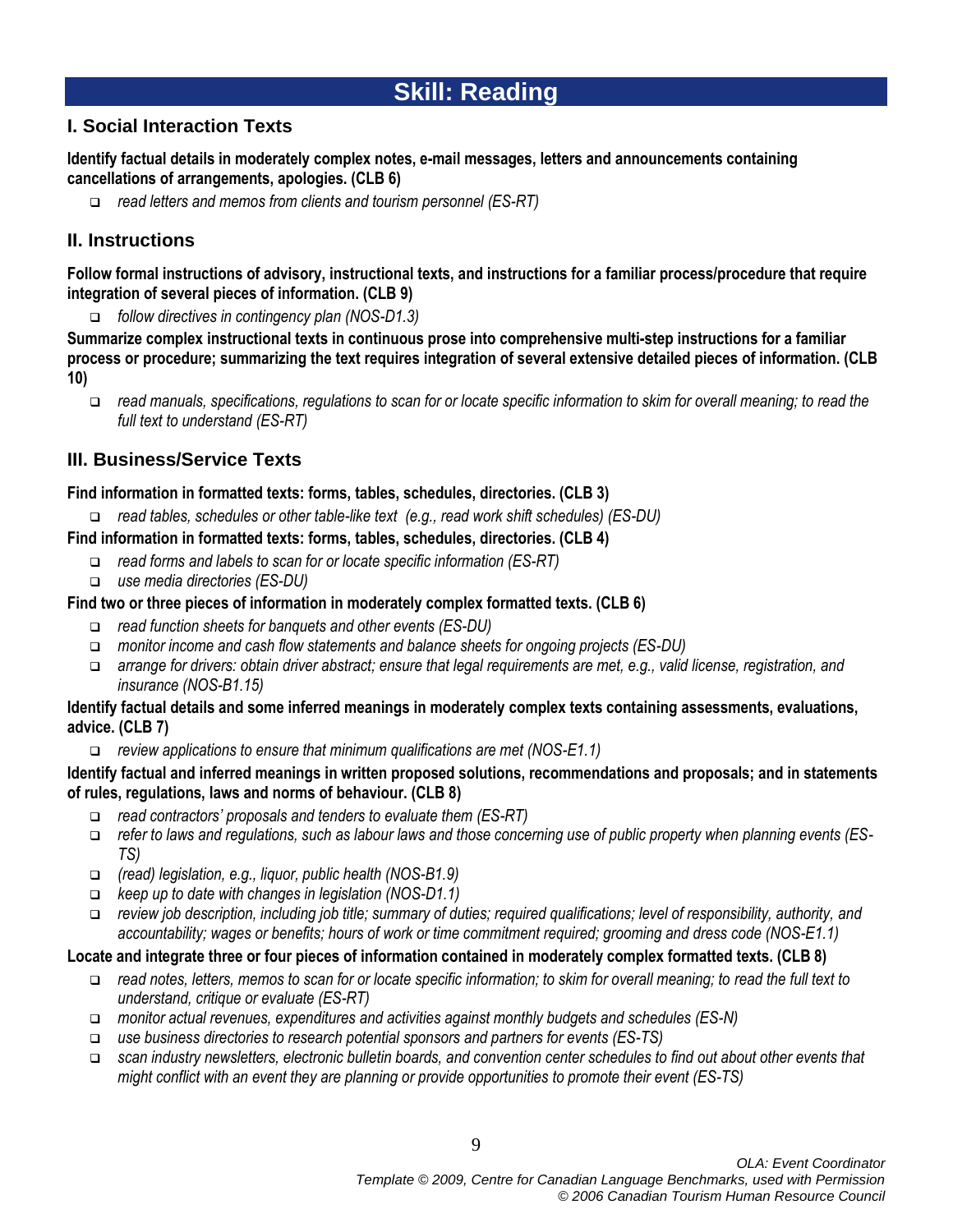**Obtain information for key work/business tasks by locating and integrating several pieces of information in complex prose texts and formatted texts. (CLB 9)**

- *interpret scale drawings (e.g. blueprints or maps) (ES-DU)*
- *review business plan including mission, goals, and objectives of event (NOS-A1.1)*
- *review marketing plan (NOS-C1.1)*

### **Obtain information in key work/business tasks by locating and integrating several pieces of explicit and implied information in multiple, complex prose texts and in complex forms and graphic displays. (CLB 10)**

- *read insurance documents and other legal documents for risk management (ES-RT)*
- *read and interpret contracts (ES-RT)*
- *read and interpret permits, proposals and grants for employees and funding (ES-RT)*
- *read mission statements, constitutions, annual reports and other foundation documents to find out about policies that affect particular events they are planning (ES-TS)*
- *review interview notes: rank applicants according to job description and interviews (NOS-E1.3)*
- *research existing programs, e.g., those offered by tourism and business associations and private consultants (NOS-E2.2)*

# **IV. Informational Texts**

### **Show comprehension of a one-page moderately complex descriptive/narrative text on a familiar topic. (CLB 6)**

*read industry publications, press releases, economic-impact reports and newspaper articles (ES-RT)*

### **Demonstrate comprehension of moderately complex tables, graphs, diagrams, and flow charts. (CLB 7)**

- *interpret floor plans and site maps (ES-DU)*
- *interpret information on graphs or charts (ES-DU)*
- *obtain information from sketches, pictures or icons (e.g. computer tool bars) (ES-DU)*
- *obtain specific information from graphs or charts (ES-DU)*

#### **Demonstrate comprehension of factual details and inferred meanings in an extended description, report or narration when events are reported out of sequence. Draw conclusions. (CLB 8)**

- *review industry publications to acquire the latest thinking in the field (ES-CL)*
- *review evaluations that been used in past (NOS-B1.21)*

## **Demonstrate comprehension of rating scales and evaluation grids by expressing them in alternate forms. (CLB 11)**

*record comments and rating based on evaluation criteria, i.e., use standardized interview form (NOS-E1.2)*

# **Information Literacy/Reference and Study Skills Competencies**

#### **Access and locate several pieces of information involving a complex search of on-line electronic reference sources (e.g., library databases) and of traditional sources. (CLB 10)**

 *read reports, books, journals to scan for or locate specific information to skim for overall meaning; to read the full text to understand, critique or evaluate (ES-RT)*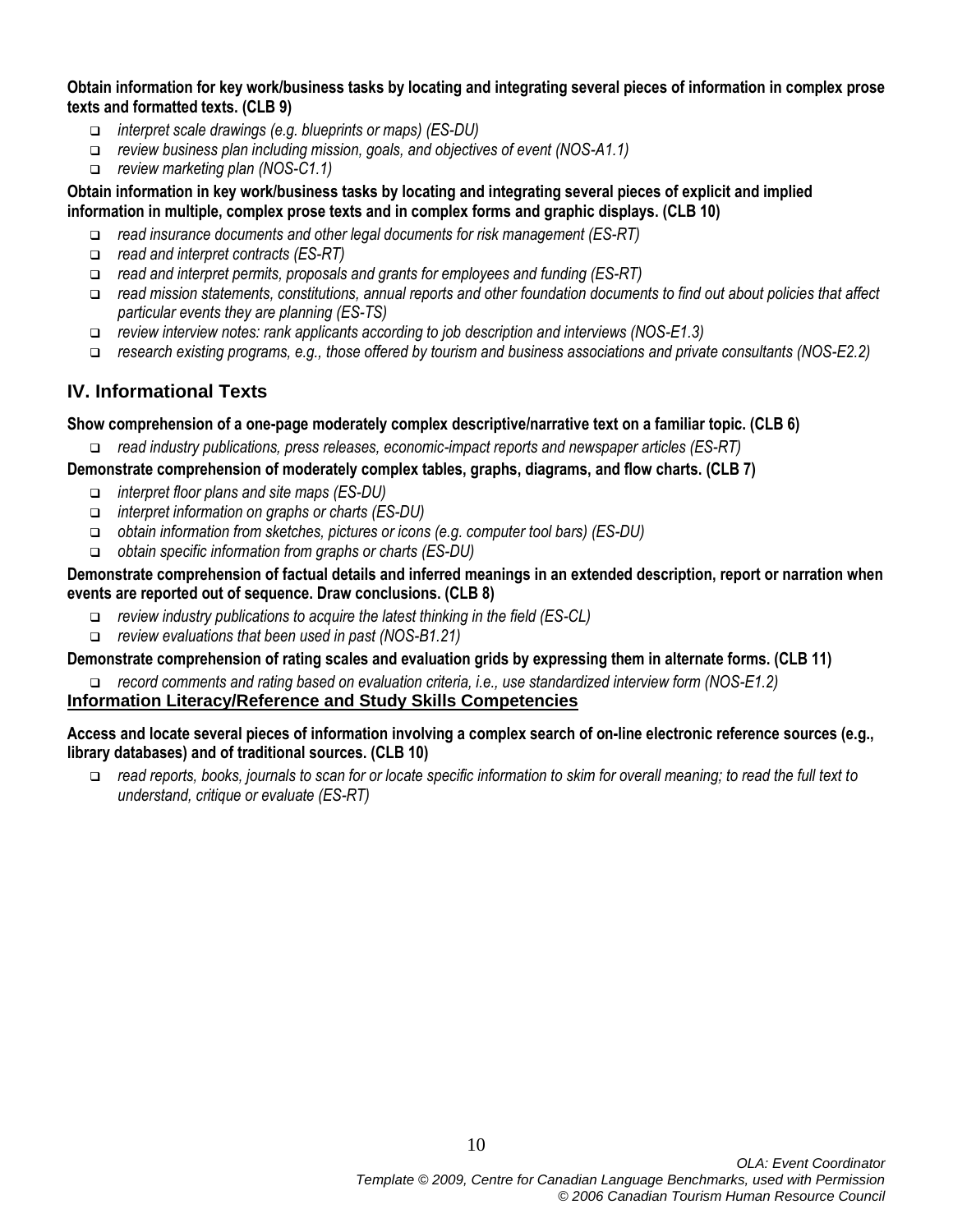# **Skill: Writing**

# **I. Social Interaction**

#### **Write a note to express thanks, state acceptance and acknowledgement in a business/academic environment. (CLB 9)**

*recognize efforts by providing, for example: letter; certificate of achievement (NOS-E3.3)*

### **Write press/news/media releases and public relations materials to foster goodwill for a company, project, initiative, campaign. (CLB 12)**

*compose media releases and public service announcements (ES-W)*

# **II. Recording/Reproducing Information**

## **Write summaries and summary reports of longer texts. (CLB 9)**

 *confirm needs, e.g., block of rooms, hospitality room, dates required, release dates; research options; negotiate when suitable; summarize information; present overview to event manager for final decisions (NOS-B1.3)*

# **Write minutes of a meeting. (CLB 9)**

*record committee decisions and communicate these to all (NOS-A1.3)*

# **III. Business/Service Messages**

## **Fill out forms and other materials in pre-set formats with required brief texts. (CLB 8)**

- *enter information on tables, schedules or other table-like text (ES-DU)*
- *complete forms by marking check boxes, recording numerical information or entering words, phrases, sentences or test of a paragraph or more. The list of specific tasks varies depending on what was reported (ES-DU)*

### **Write letters to request and to respond to requests for information, directions, service/product, clarification, permission. (CLB 9)**

- *write business letters and memos (ES-W)*
- *they prepare reports and correspondence (ES-CU)*

## **Write short suggestions and reports as memos and pre-set form reports. (CLB 9)**

- *write job descriptions, including those developed for volunteers (ES-W)*
- *record comments and rating based on evaluation criteria, i.e., use standardized interview form (NOS-E1.2)*

## **Write instructions and instruction letters. (CLB 10)**

 *create operational guidelines regarding, for example: roles and responsibilities; communication procedures; prepare information in format best suited to message and audience (NOS-A1.3)*

## **Write semi-formal reports and proposals. (CLB 10)**

*create a letter of agreement that both parties sign to ensure that terms and conditions are in writing (NOS-A2.4)*

# **Write formal business reports, requests for proposals and formal proposals. (CLB 11)**

- *write project proposals, grant applications and project evaluations (ES-W)*
- *prepare contract, and confidentiality and privacy forms (NOS-E1.3)*

# **Create forms and other materials in pre-set formats to collect and record complex information in a standard way. (CLB 11)**

- *create production schedules and critical paths and read them to evaluate project status, set task priorities and determine whether adjustments to work plans are required (ES-DU)*
- *create planning documents such as function sheets, floor plans for seating at special events and budgets (ES-DU)*
- *create tables, schedules or other table like text (ES-DU)*
- *develop contest entry forms requesting name, address and telephone number of contestants (NOS-C1.4)*
- *prepare for interview; prepare questions and evaluation criteria (NOS-E1.2)*
- *prepare detailed production schedule (NOS-B1.19)*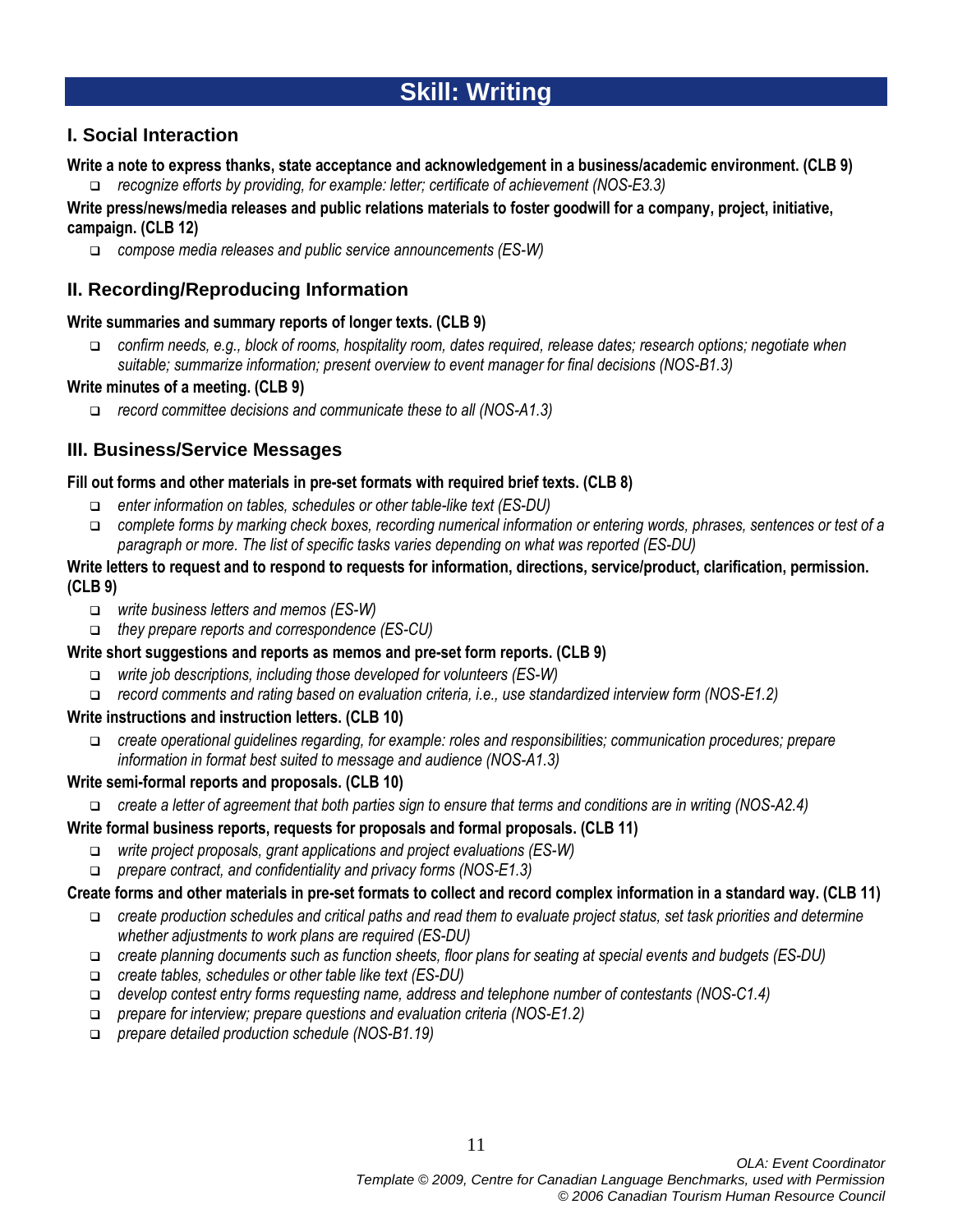### **Write manuals, procedures, training materials and other formal documentation. (CLB 12)**

- *develop and publicize context rules and regulations (NOS-C1.4)*
- *prepare event packages for applicants, including for example: statement of purpose, identifying mission, goals and objectives of event; organizational overview; relevant event policies/procedures; promotional materials; job description; time expectations (NOS-E1.1)*
- *prepare training program, including: subject; method of delivery; opportunities for practice; length of program; time, date, and location; instructors; methods of evaluation (NOS-E2.2)*

# **IV. Presenting Information and Ideas**

### **Write a paragraph to relate/narrate a sequence of events; to describe a person, object, scene, picture, procedure or routine; or to explain reasons. (CLB 5)**

*write photo captions and other short texts (ES-W)*

**Write three or four paragraphs to narrate a historical event; to tell a story; to express or analyse opinions on a familiar abstract topic; or to provide a detailed description and explanation of a phenomenon or a process. (CLB 8)**

- *create job description, including: job title; summary of duties; required qualifications; level of responsibility, authority, and accountability; wages or benefits; hours of work or time commitment required; grooming and dress code (NOS-E1.1)*
- *develop clear message: research if necessary; identify key points; simplify message if possible; assemble in logical order; use language appropriate for audience; select presentation format, e.g., letter, email; edit and proof read material: ensure that original objective has been met (NOS-F2.3)*

### **Write a paper, essay, report to describe and compare complex ideas, phenomena or processes. (CLB 9)**

- *write resource development material for sponsorship and individual fundraising (ES-W)*
- *prepare (evaluation) reports (NOS-B1.21)*

## **Create very complex original texts containing complex detailed ideas to inform and persuade. (CLB 12)**

- *create marketing materials, scripts, speeches and feature articles (ES-W)*
- *write program brochures and articles for newsletters (ES-W)*